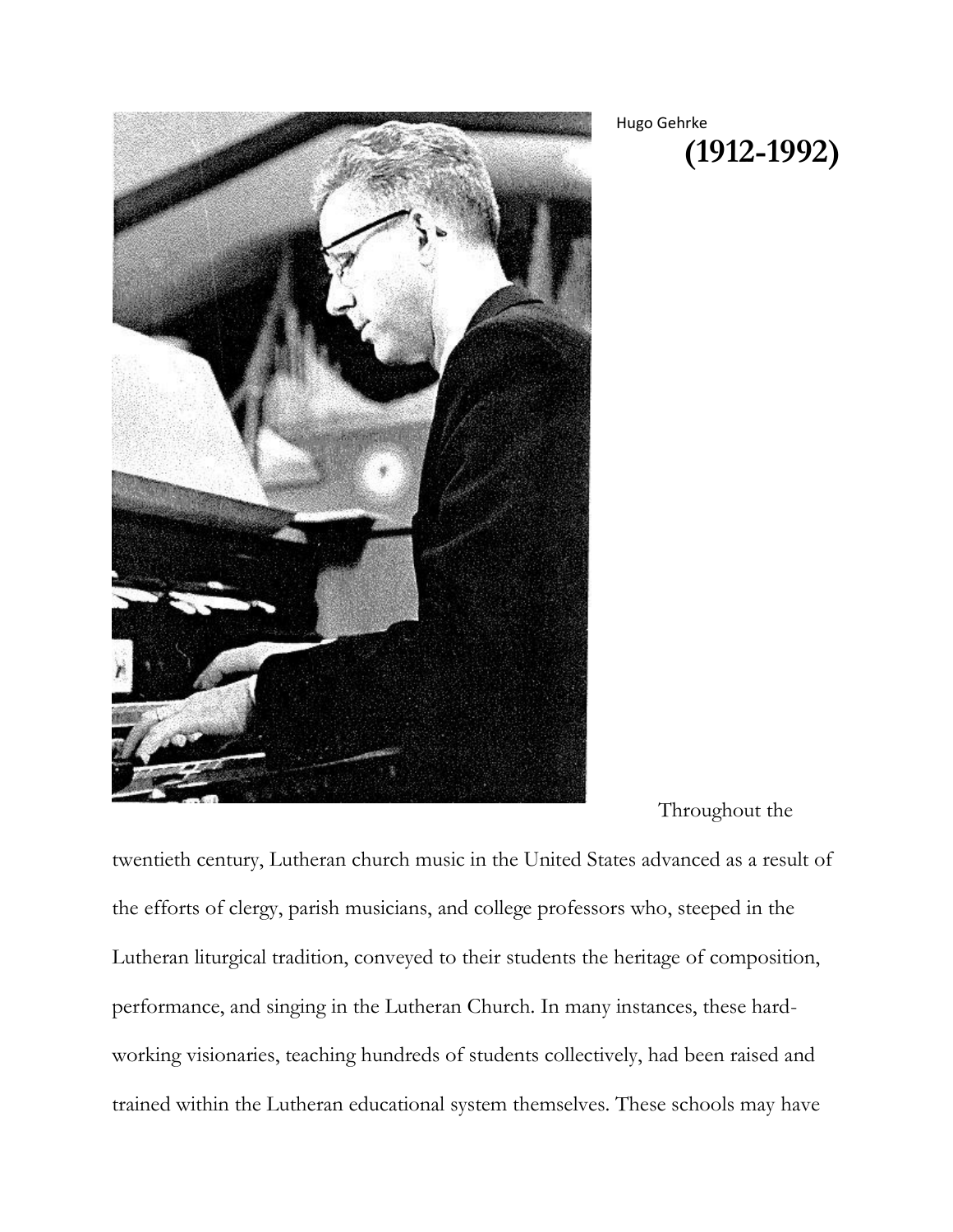been "parochial" in orientation, but they imparted solid academic and performance skills to generations of church workers. Hugo Johannes Gehrke exemplified both the ideal Lutheran student—a product of Lutheran schools until graduate school—and the Lutheran college professor, having served much of his career in two Lutheran colleges.

Hugo Gehrke was born on 20 March, 1912, in Mayville, Wisconsin, to Otto and Marie Gehrke, <sup>1</sup> Otto a publisher who had purchased the town paper in 1907<sup>2</sup> and who had endeavored to involve his children in the printing business, a venture which Hugo had resisted.<sup>3</sup> Music was integral to the Gehrke household, Otto singing bass in the church choir, occasionally venturing into "singing operatic excerpts," while Marie Gehrke played piano and just generally appreciated fine music. <sup>4</sup> Although Hugo Gehrke would later recall that his early musical training was admittedly minimal, he studied organ occasionally in Maysville with local organist Otto Gersmehl, who was also his teacher for eight years at the Lutheran elementary school. Gehrke nurtured a furtive desire to learn theatre organ, imagining himself playing a Mighty Wurlitzer to accompany a silent film, admitting late in life that he would still ". . .enjoy hearing one of those beautiful Wurlitzers, and even playing on 'em." 5 (This notion likely receded with the advent of talkies in 1929.) Enrolling in Concordia Teachers' College (now Concordia University) in Chicago afforded him new opportunities, studying organ with Andrew Gaertner and Martin Lochner, music professor at CTC for 32 years and musician at neighboring Grace Lutheran Church, whose EM Skinner organ, and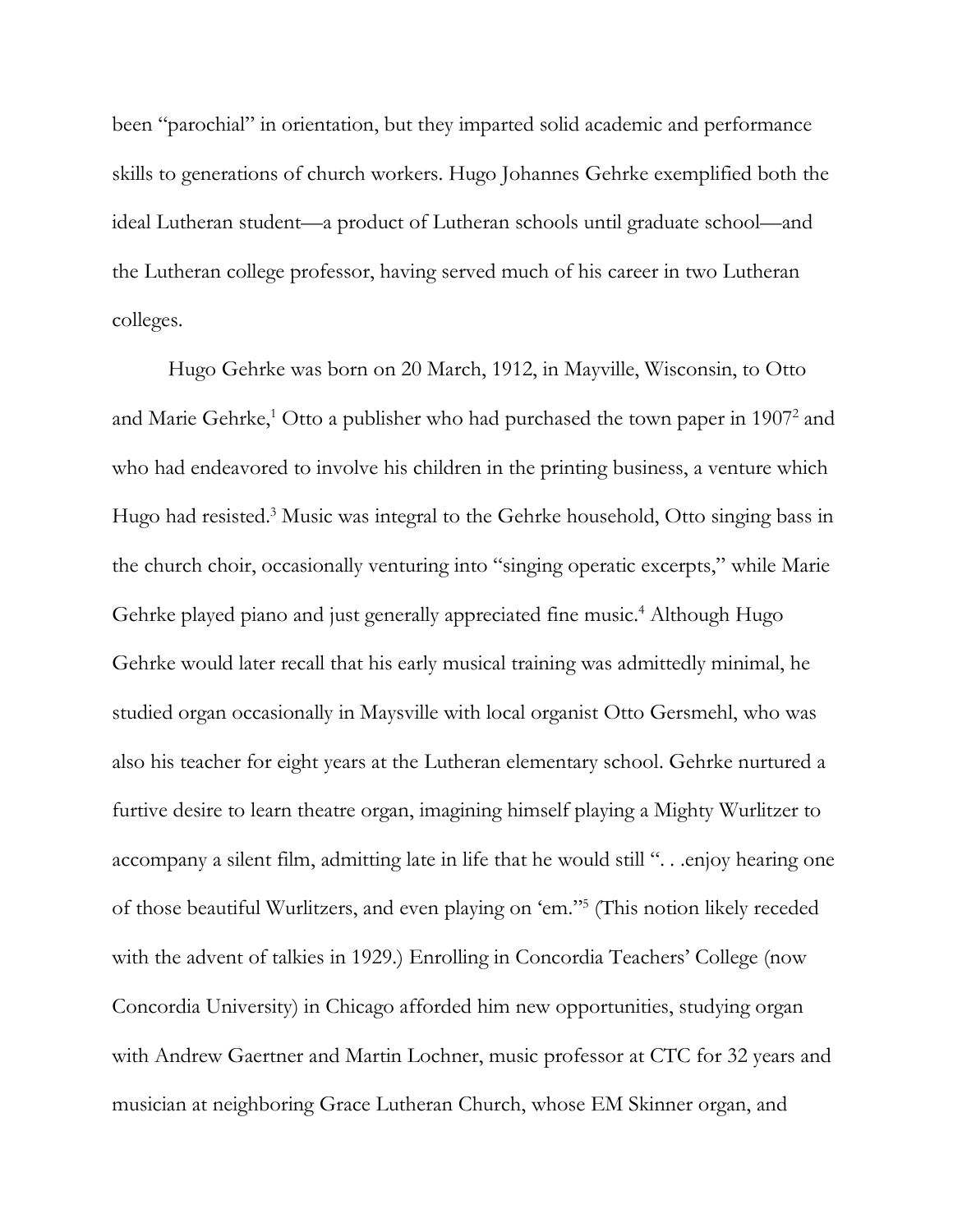Lochner's deft handling of it, inspired Gehrke to acknowledge that his "... greatest moments at CTC. . . revolved around the new Grace Church. [Lochner] did such a good job with the new Skinner organ and choir."<sup>6</sup> Gehrke likewise played tenor saxophone in the college band, graduating with his associates' degree in 1932.<sup>7</sup>

His first call was to Concordia Lutheran Church in Chicago, where he taught third, fourth, and fifth grades and where Paul Manz, seven years Gehrke's junior, would attend, engrossed with Gehrke's masterful organ playing. 8 In 1939, he was called to Immanuel Lutheran Church in Milwaukee, Wisconsin, upon Arthur Stellhorn's death, whose ". . . choirs of well-trained youthful voices is said to be one of exceptional quality and it has come to be one of the outstanding musical groups of its type in Milwaukee."<sup>9</sup> Gehrke would continue the choir's touring appearances and radio broadcasts throughout his twelve-year tenure at Immanuel. <sup>10</sup> His duties at the church included playing organ, teaching fifth grade, and directing the other choirs. He further developed his singers as the Lutheran A Cappella Choir of Milwaukee, as the ensemble came to be known, even singing twice with the Chicago Symphony under the direction of Frederick Stock.<sup>11</sup> His time at Immanuel was marked by significant personal milestones, including his marriage to Stellhorn's daughter, Selda, ". . . a glorious soprano and excellent violinist and recorderist." He finished his bachelor's degree at Northwestern University in 1943, earning his master's degree there in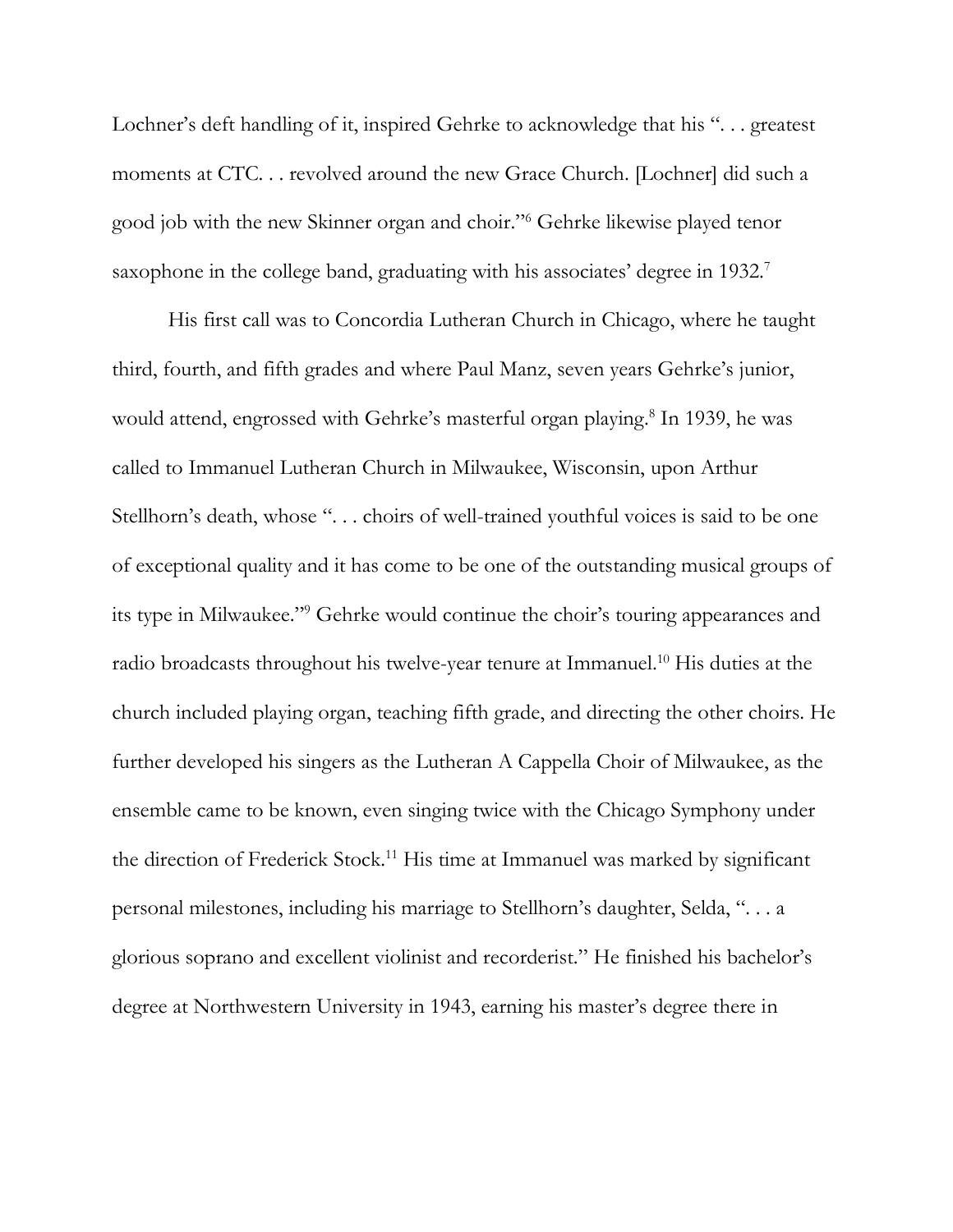



*Hugo Gehrke and the Milwaukee Lutheran A Cappella Choir at Immanuel Lutheran in 1948. (Photo courtesy of Hal Rutz.)* 

In 1951, California Concordia College called him to establish a music department.<sup>13</sup> Located in Oakland and established in 1906, the college, a six-year institution modeled after the German "Gymnasium" prototype, offered four years of high school with an additional two years of college instruction, all in a semi-classical, Latin-inspired format, not unlike other LCMS institutions of the time.<sup>14</sup> Here he developed the choral program at the college as he had in the Milwaukee church, honing the ensembles' abilities through a rigorous rehearsal and touring schedule. One reviewer noted that his choir of ". . . young people were extremely responsive to Gehrke's quiet commands and these commands were marked by a sense of drama and variety which gave a lot of punch to the program."<sup>15</sup> Gehrke taught for five summers at the Concordia Seminary St Louis Schola Cantorum, assisting Robert Bergt, and was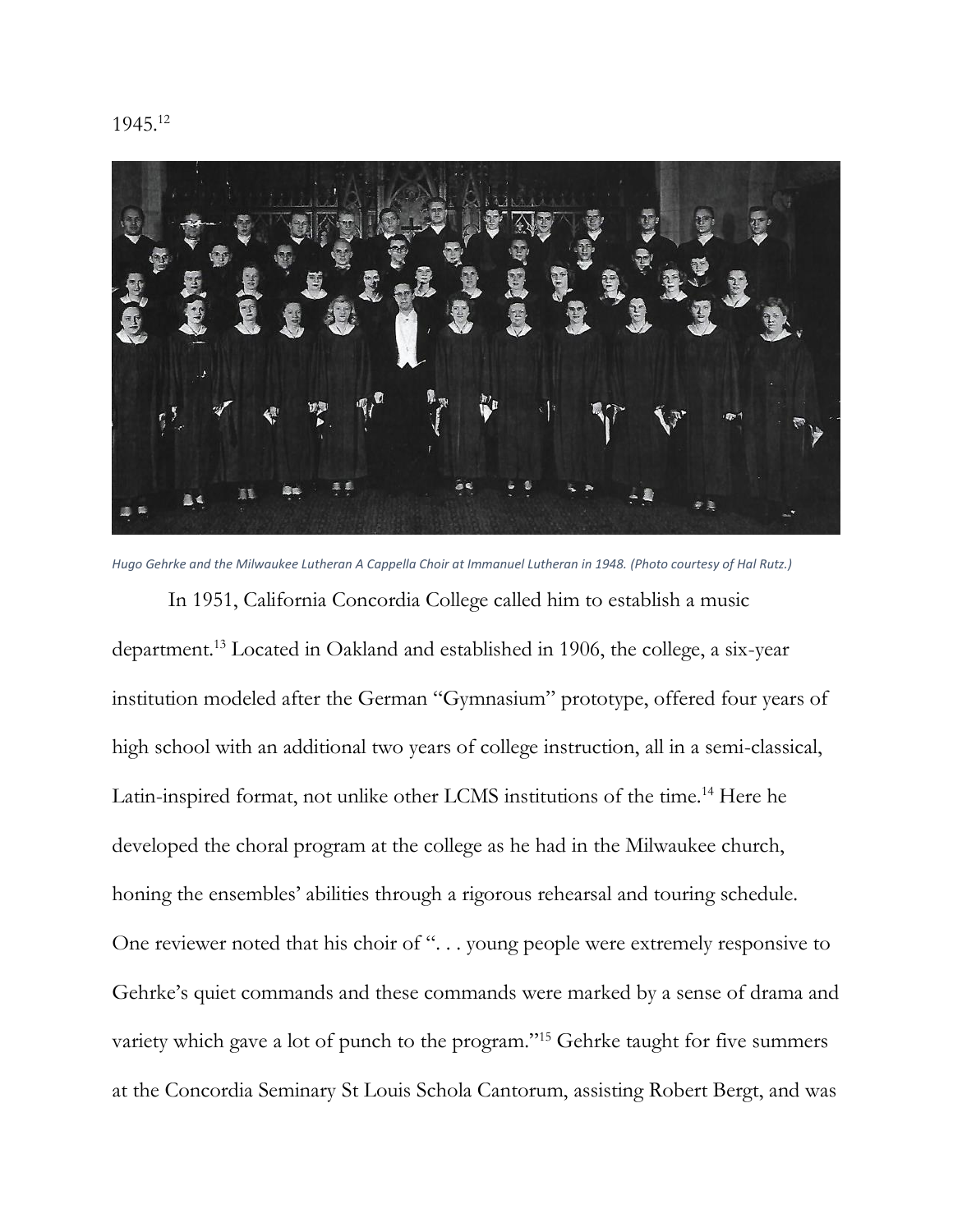increasingly in demand to perform organ recitals and to teach church music workshops.<sup>16</sup> In 1964, The Lutheran Hour Choir, directed by Carl Schalk, commissioned Gehrke to compose a setting of the Lord's Prayer for SATB choir, flute, oboe, strings, and organ.<sup>17</sup> While at California Concordia College, as his children matured musically (three of whom were born in Milwaukee), the "Gehrke Family Concerts" were formed, featuring the family in various musical performances on organ, recorder, voice, and violin, playing around the San Francisco area. During these years, he was organist and choir director at Zion Lutheran, Piedmont. 18

As a result of his prominence as an organist, churches often sought his services as a consultant or designer when initiating a new pipe organ project, with most of such efforts concentrated in the Midwest or on the Pacific coast. A press notice for his dedication of the new Reuter organ at First Lutheran Church in Pasadena, CA, in 1966, tantalizingly refers to him as ". . . one of four outstanding designers for organ[s] in the Lutheran Church,"<sup>19</sup> although no mention is made of who the other three might be! Gehrke was one of the first proponents of neo-baroque organ building on the West Coast, and his influence was particularly notable in the LCMS. He designed the 24-rank Austin organ for California Concordia College in 1952, which, although utilizing electric key action, unmistakably exemplifies *Orgelbewegung* principles with tonal color provided through a vertical orientation of mutations, mixtures, and thinscaled reeds, even lacking an 8 Principal:<sup>20</sup>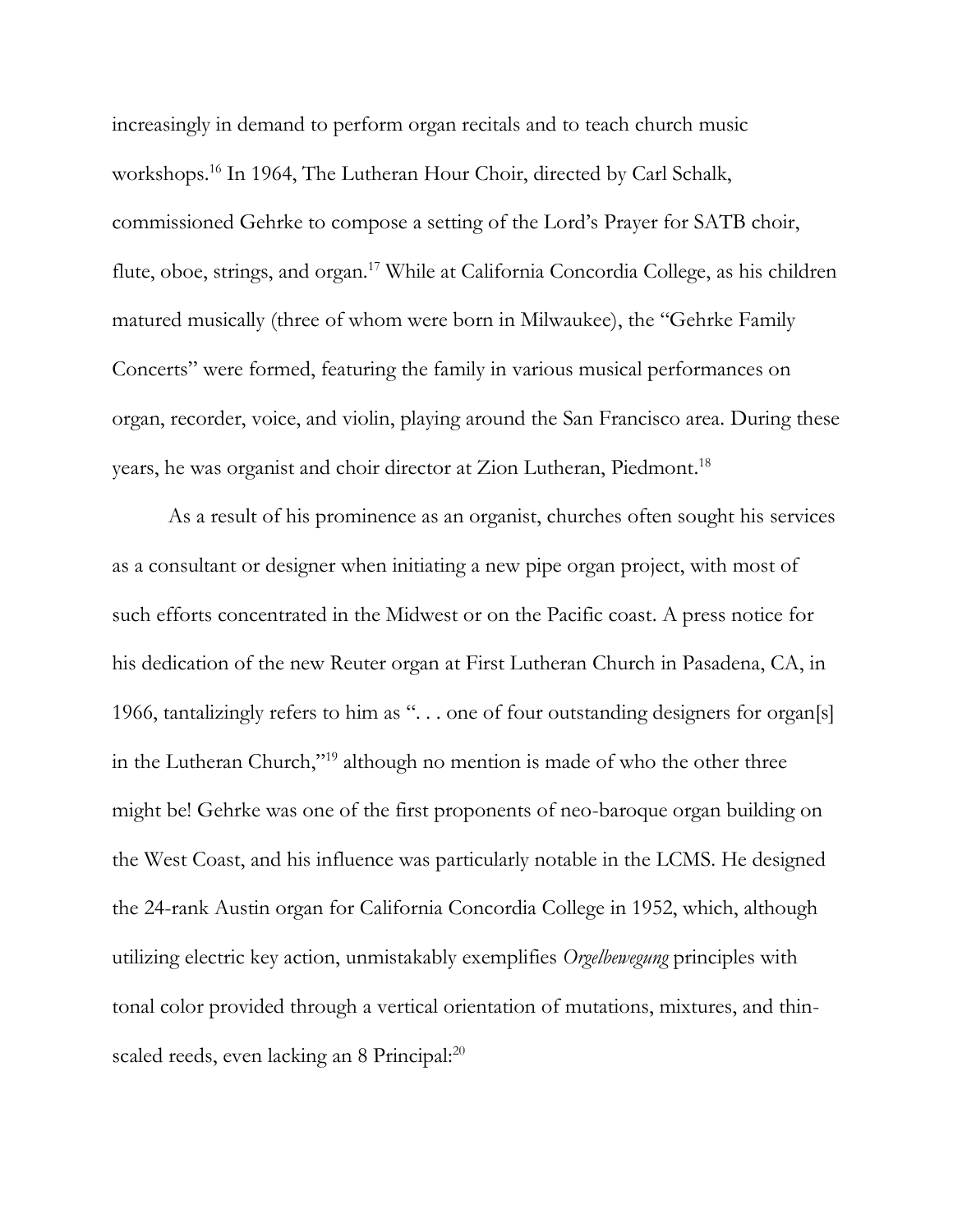| Great                      | <b>Swell</b>                               | Pedal           |
|----------------------------|--------------------------------------------|-----------------|
|                            | 8' Gedeckt 8' Konzertflöte 16' Subbass     |                 |
|                            | 4' Prinzipal 8' Spitzgamba 8' Prinzipal    |                 |
|                            | 4' Rohrflöte 8' Gamba Celeste 8' Rohrflöte |                 |
| 2 2/3' Nasat 4' Spitzflöte |                                            | 4' Choralbass   |
|                            | 2' Waldflöte 2' Prinzipal                  | II Rauschquinte |
|                            | 1 3/5' Terz 1 1/3' Klein Nasat 16' Fagot   |                 |
| III-V Mixture II Zimbel    |                                            | 8' Fagot        |
| 16' Fagot 8' Fagot         |                                            | 4' Fagot        |
| Chimes                     | Tremulant                                  |                 |

In 1951, Gehrke developed the specification for the Aeolian-Skinner organ at St John's Lutheran Church in Forest Park, Illinois, which G. Donald Harrison would execute in the creation of Opus 1235, dedicated by Gehrke in 1954. This 54-rank instrument, although not nearly as neo-baroque as the California Concordia College organ, has a cornet on both the Great and the Swell, with independent mixtures on all manuals and pedal. A Schalmey was prepared-for, as was a Positiv with a Quinte and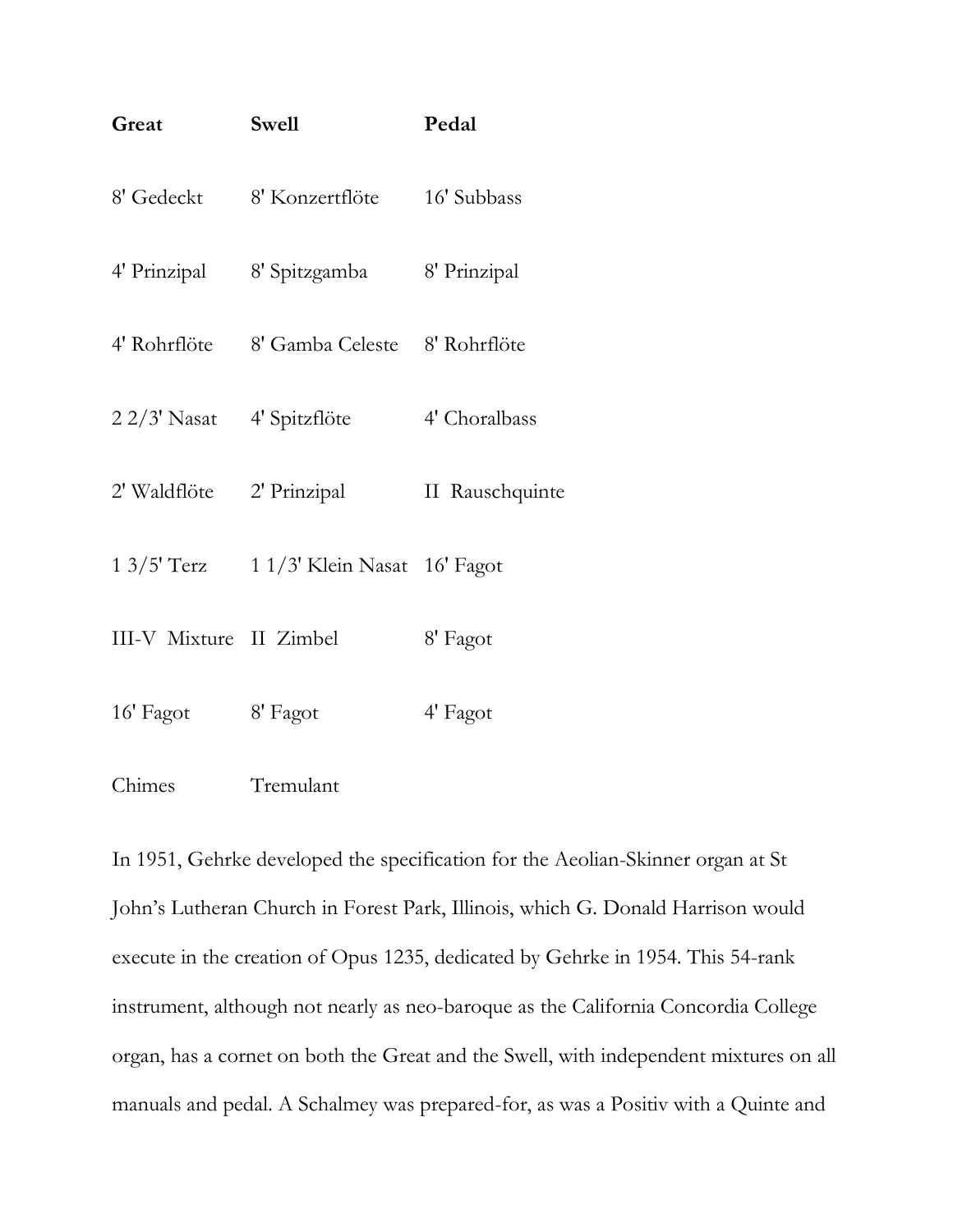Scharf.<sup>21</sup> Gehrke knew that most Lutheran churches were unable to afford an Aeolian-Skinner, so he often collaborated with the German builder Werner Bosch, represented in California by organbuilder John West, to design and build a number of mechanical action, neo-baroque organs on the West Coast. These instruments were particularly attractive due to the favorable exchange rate with West Germany at the time. Of the approximately twenty Bosch organs built between 1959 and the mid-1970s in California alone, seventeen were placed in Lutheran churches, including one mechanical action instrument for Concordia College in Oakland  $(1966)^{22}$  and a 28stop instrument at nearby Our Redeemer Lutheran (1969). <sup>23</sup> Gehrke's influence secured a number of Midwest installations as well, including a 35-rank instrument built under his direction for Concordia College in Milwaukee, Wisconsin, in 1964.<sup>24</sup>



Since his undergraduate days, Gehrke had fervently pursued further educational opportunities for himself, garnering an impressive, eclectic pedagogical lineage. Perhaps satiating his latent desire to play theatre organ, he studied with acclaimed Hammond organist Porter Heaps, a student of Dupré, at Northwestern University, while he also coached with Frederick Marriott at the University of Chicago.<sup>25</sup> He studied with Leo Sowerby, the "Dean of American Church Music" at the American Conservatory in Chicago, while masterclasses at the Methuen *Hugo Gehrke, 1966.*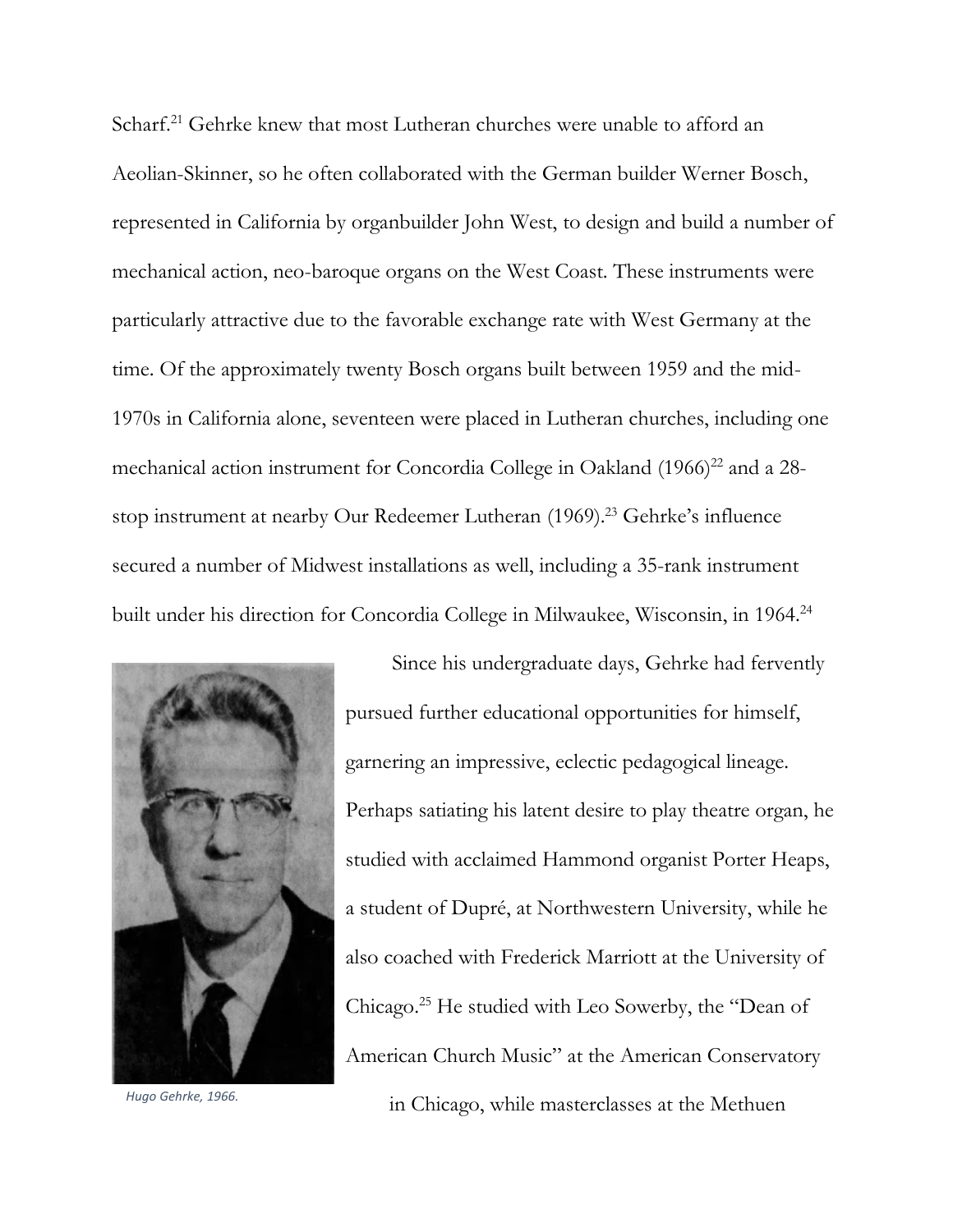Organ Academy afforded him the opportunity to coach with E. Power Biggs and Carl Weinrich. <sup>26</sup> He ventured into vocal study at Milwaukee State Teachers College, piano pedagogy at San Francisco State University and Mills College, and performance



*Tom Gieschen and Hugo Gehrke. (Photo courtesy of James Freese)*

practice at Stanford University.<sup>27</sup> His educational sojourns even took him to study choral conducting with F. Melius Christiansen at that iconic conductor's annual summer "Christiansen Choral Schools."<sup>28</sup> He, Selda, and 16-year-old son Rodney spent 1971 on sabbatical in Hereford, Germany, where they studied at the Westfaelischen Landeskirchenmusikschule, living in a home supplied by the Lutheran cathedral. Here Gehrke was assistant organist and accompanist to Arno Schoenstedt, his organ professor, and friends with great contralto,

Frauke Haasemann.<sup>29</sup> In Gehrke's recollection, "It was a wonderful year of music making, visits with many dear people, trips to Holland, England, Austria, Switzerland, Bavaria, East Germany, and Denmark. Many organ factories were visited, and many organs tried out."<sup>30</sup> Only a few months before their scheduled return, California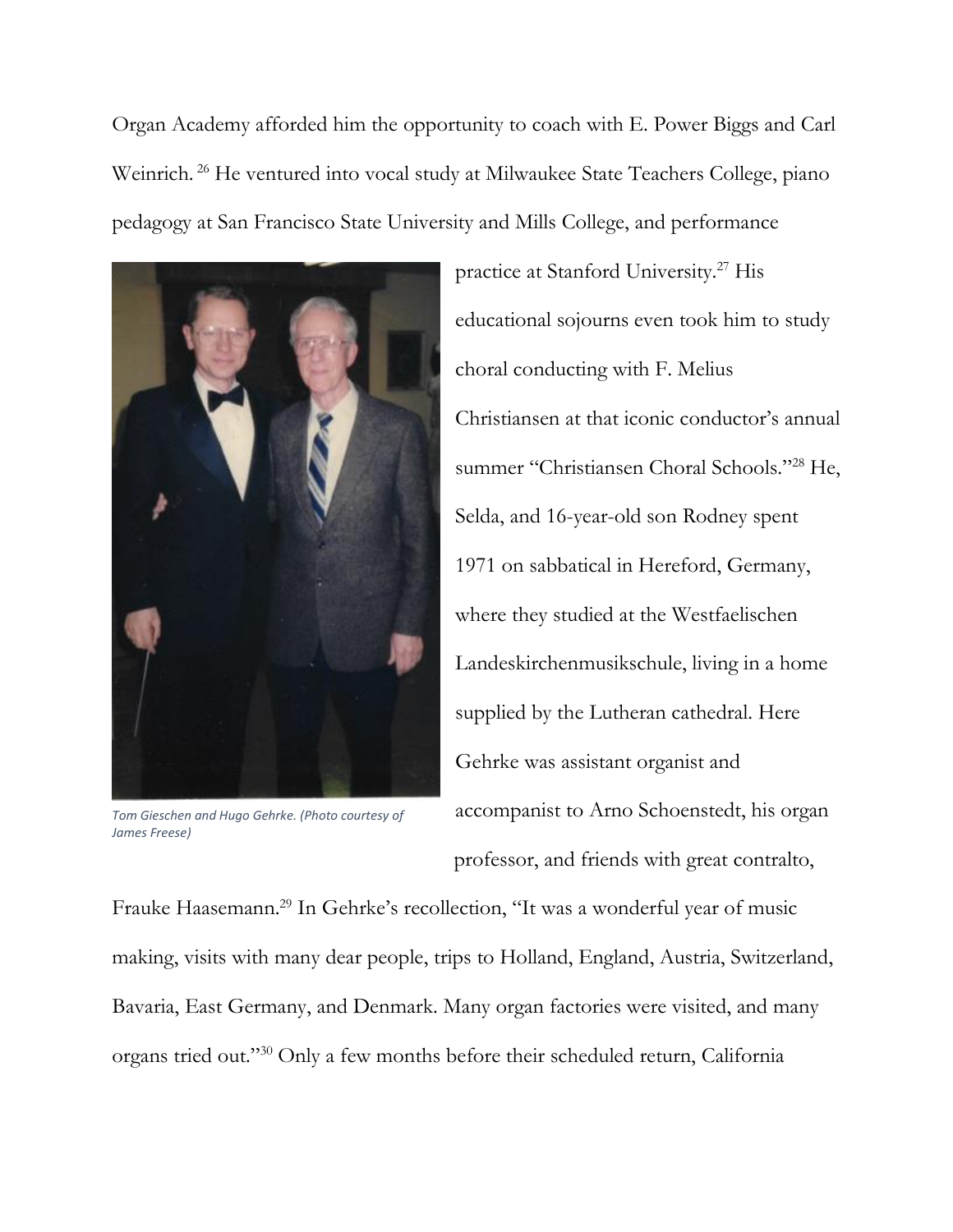Concordia College announced its closure, corresponding to the subsequent establishment of a new Concordia to be built at Irvine.<sup>31</sup>

Thus, in 1973, Hugo Gehrke was called to succeed Donald Busarow at Concordia College in Milwaukee, then a two-year institution, to teach music and to direct the choirs, as he had his entire career. He led the choir in annual spring tours, taught advanced organ and piano students, oversaw the service playing and curated the campus organs. During this time he served on the planning committees for *Lutheran Book of Worship* (1978) and *Lutheran Worship* (1982). He retired in 1983, moving back to California to be closer to his children. The recipient of numerous awards and recognitions, he was awarded an honorary doctor of letters degree in 1979 from Concordia College, Seward, Nebraska, was presented the Spiritus Christi distinguished alumnus award by Concordia College, River Forest, and was made an honorary life member of the Milwaukee Chapter of the American Guild of Organists in 1983. In 1987, under the guidance of Kenneth Kosche, who had replaced Gehrke in 1978 as music department chair, Concordia University Wisconsin established the Hugo J. Gehrke Parish Music Endowment, benefitting promising sacred music students.<sup>32</sup> He died on 15 February, 1992.<sup>33</sup>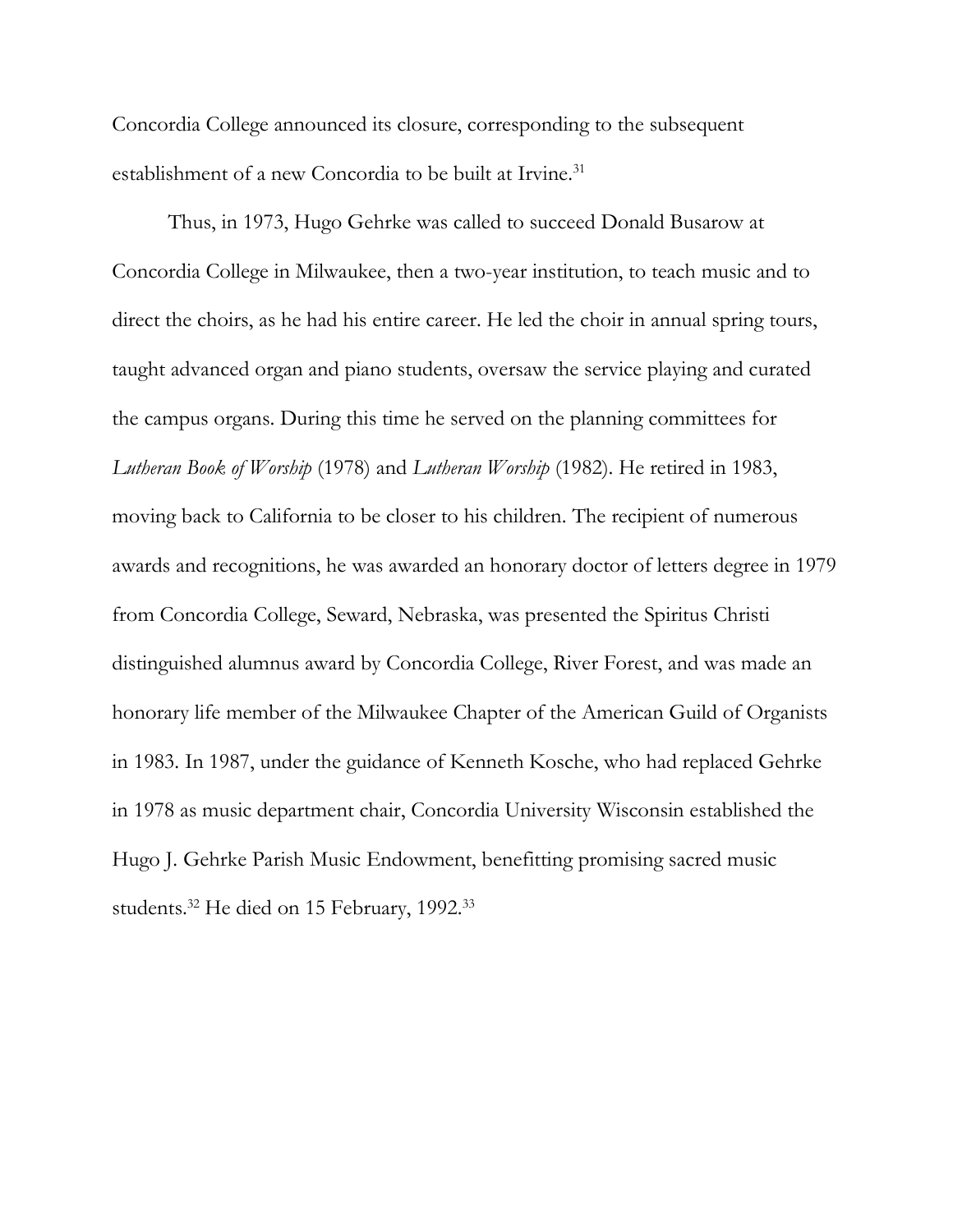

*Hugo Gehrke with Kenneth Kosche (L) and Bob Kaun (R) in 1980. (Photo courtesy of Kenneth Kosche.)* 

As a composer, the concerns of the parish organist greatly motivated Hugo Gerhke, and he produced organ chorale preludes, choral anthems, instrumental music, as well as descants intended for practical use. His several dozen organ choral preludes, many of which were published in *The Parish Organist* series by CPH, demonstrate a simple, neo-classical style which maintains a clear declamation of the *cantus firmus.* His choral anthems are centered around the liturgical year, particularly the seasons of Christmas and Easter. He consciously dedicated his ". . . creative energies to the improvement of the quality of church music in the Lutheran church. He always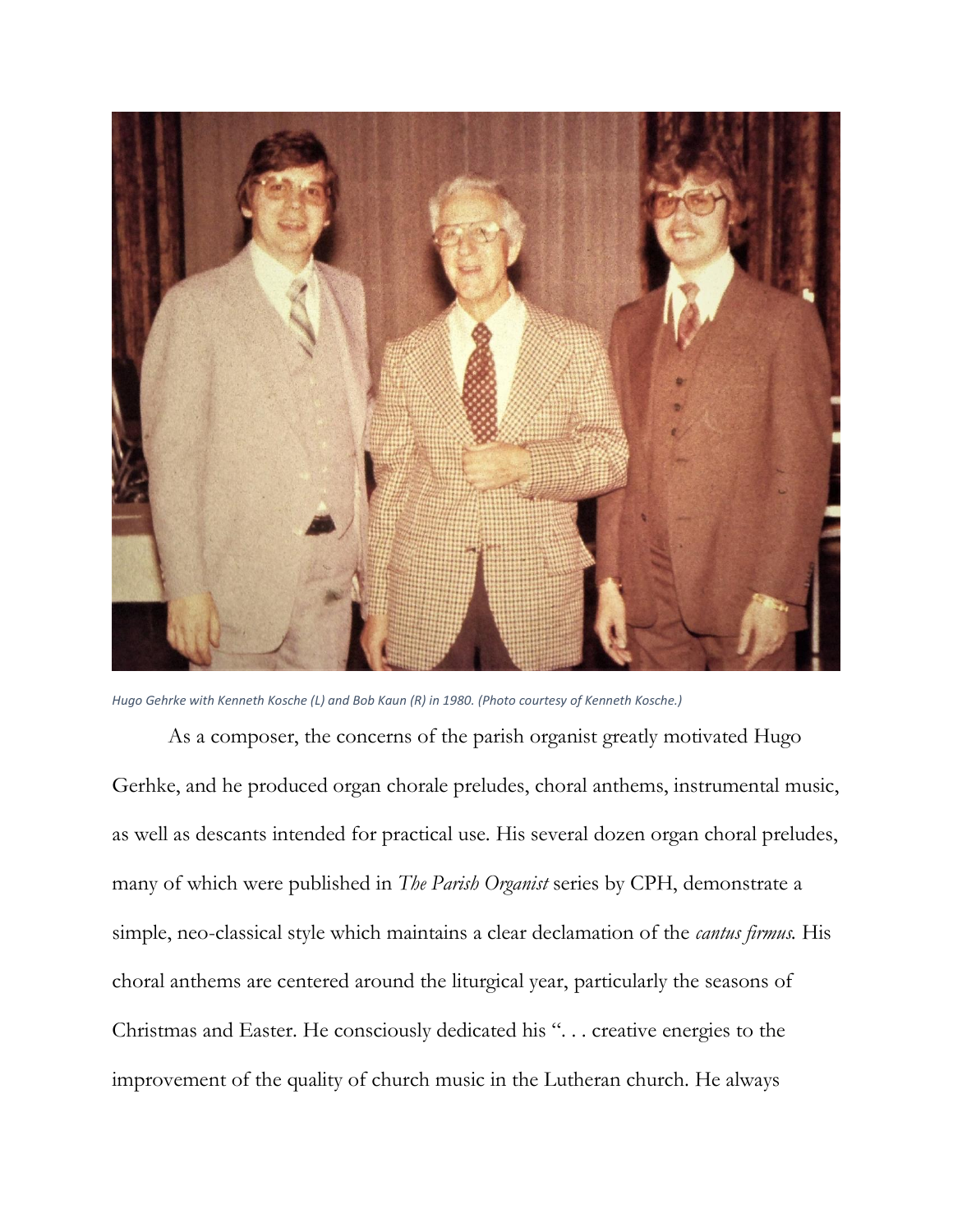inscribed 'Soli Deo glory' (To God be the Glory) on his music and his recital programs. . ."<sup>34</sup> Former student Harold Rutz, whose own career would be spent teaching organ and sacred music at Concordia College in Austin, TX, remembered Gehrke as ". . . a consummate church musician and a true gentleman. . . he was by far the most influential person in my development as a church musician and I truly admired him."<sup>35</sup> Dr. James Freese, Professor of Music and Director of the Master of Church Music program at Concordia University Wisconsin similarly recalled, "I considered him to be one of the most influential people in my life. He was one of the kindest individuals I have ever known." <sup>36</sup> Gehrke's life exemplified that of a church musician in service to his students, congregations, and audiences, catechizing and nurturing the faith of all ages through the great sacred music of the Church.

--Benjamin Kolodziej

Many thanks to Donald Rotermund, Dr Walter Krueger, Dr Kenneth Kosche, Harold Rutz, and Rodney Gehrke for their assistance in preparing this essay.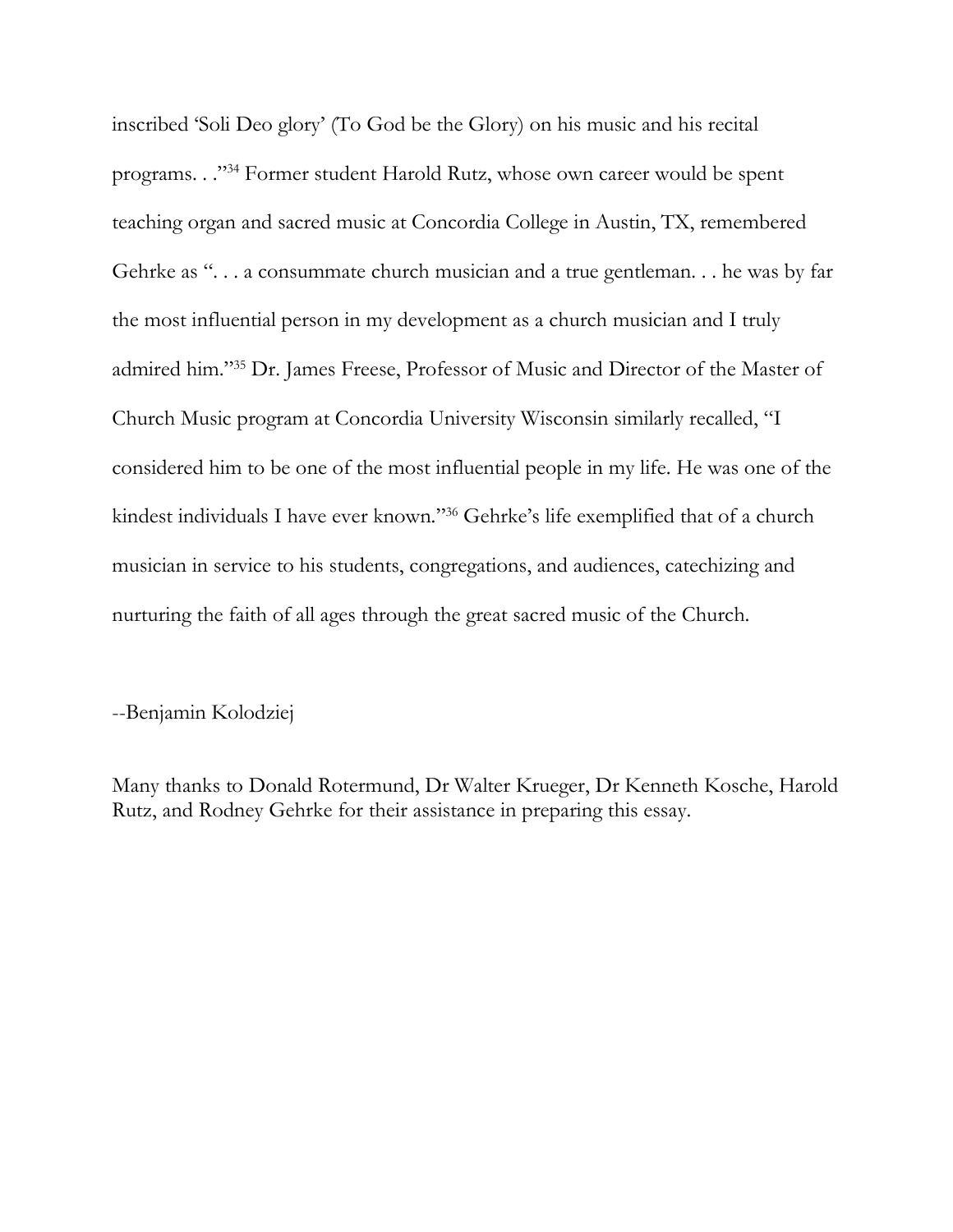

*Hugo Gehrke with Jan Bender. (Photo courtesy of James Freese.)*

<sup>&</sup>lt;sup>1</sup> "Biographical Sketch," 1982. Handwritten manuscript.

<sup>2</sup> *The Representative* (Fox Lakes, Wisconsin), 29 November, 1907.

<sup>3</sup> Hugo Gehrke Obituary, St Mark's Lutheran Church, San Francisco, 21 February, 1992.